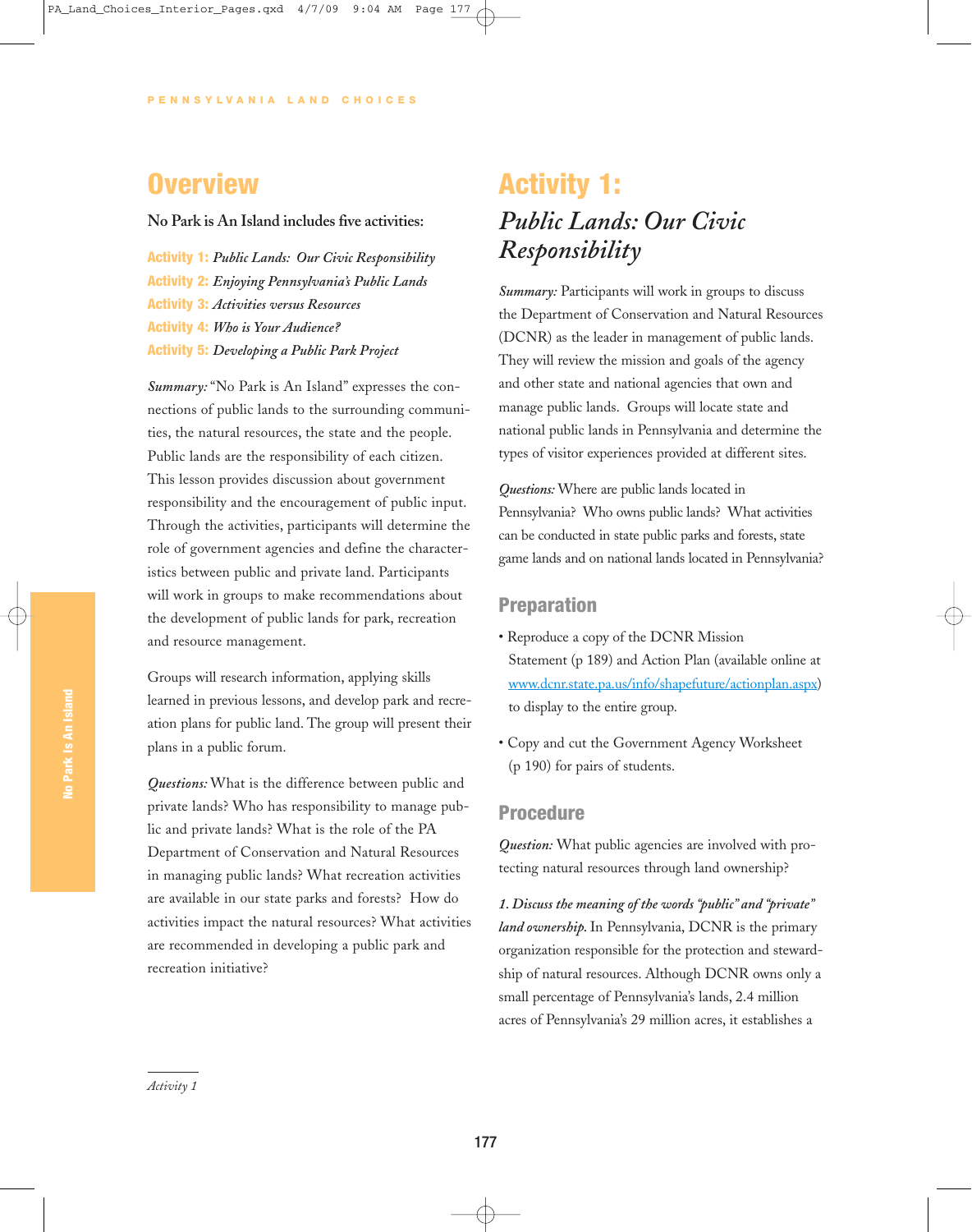model for the long-term sustainability of our natural resources. DCNR also provides funding incentives to private owners and communities to protect land such as greenways for natural resources and open space and to improve outdoor recreation activities.

*2. Review DCNR's mission and explore and discuss DCNR's 2004 Action Plan.* What are the highlights of the action plan that reflect a focus on land use issues?

*3.There are other state and federal agencies involved in protecting public lands and protecting aspects of the environment.* We will examine and compare the responsibilities of different state and federal agencies in relationship to land use.

Distribute the Government Agency Worksheet. Assign one box to pairs of participants to read. Pairs are to discuss the role of the assigned agency and provide examples. If time permits, pairs of participants could visit the web site and research information about the agencies. Discuss in a large group. How do the responsibilities of each agency compare with the other agencies?

*4. Since DCNR owns only a small percentage of land in Pennsylvania, the long term sustainability of our natural resources rests with local communities, nonprofit conservation organizations and private landowners.*What land in your community is owned by the municipality or conservation organization? What are some of the non-government land conservation organizations in your area? Distribute list of agencies that includes the Nature Conservancy, Natural Lands Trust and local conservancies. How are these organizations involved in land use decisions? How can DCNR help support municipalities and nonprofits on land use issues? (Through education and funding.)

*5. The Department of Conservation and Natural Resources was created to advocate for Pennsylvania's state parks and forests and to promote public recreation and resource protection.* DCNR is responsible for managing our ecological

heritage, geologic resources, waterways, greenways and for providing support and funding for community open space, conservation and recreation projects. DCNR promotes responsible decision making and stewardship for all natural resources in Pennsylvania and is involved with land choices on a daily basis. It maintains, protects, preserves, constructs facilities and administers policies for 2.4 million acres of public land.

The lesson will address the importance of public lands and the role of each person in protecting our "common wealth." Public land is land owned for the common good or "commonwealth" of the citizens from the public domain. Pennsylvania's public woodlands, wetlands, streams and other natural resources in the public domain can be thought of as our "commons" of today. Public lands are part of our state and national heritage. Such lands are administered and managed through local, state or federal government agencies.

There are opportunities for citizens to help make decisions on management and development of public lands.

It is our responsibility to be involved with decisions about public lands. There are opportunities to attend public meetings or to submit comments about management plans. Contact the nearest state park to find out when they are reviewing their management plan.

It is also important for people living in adjacent communities to make land use decisions on private lands that are compatible with protecting and enhancing public lands. It is important to encourage compatible gateway communities and protect natural resources beyond state park borders through education and participation in the planning process.

Individuals who own land own the rights to the land and they decide what to build on it, who can visit it and when to sell it. Places like a McDonalds or